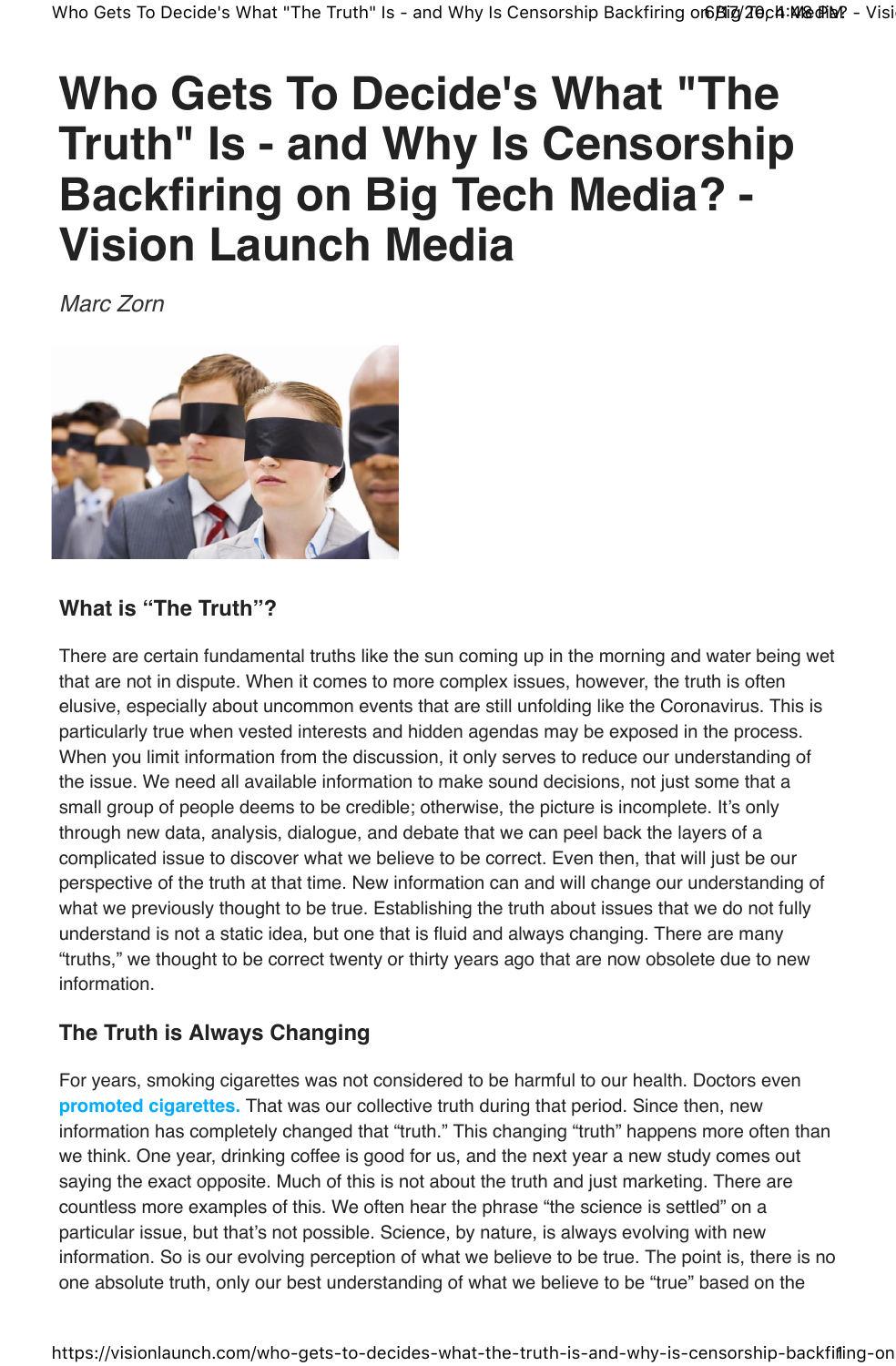Who Gets To Decide's What "The Truth" Is - and Why Is Censorship Backfiring or 6/817/20 pt: W& AM - Vision

available data at that particular point in time.

### **Truth is Different For Everyone**

Truth can also vary wildly according to our personal perspective. Every one of us has a built-in bias that colors our world and shapes our belief system. Ultimately, what we believe to be true is just our perspective based on the information we have been exposed to up until that point in time. Our perceptions play a significant role in how we experience reality. The dress that broke the internet (the color the world could not agree on) is a perfect example of how our perception plays into what we believe to be true. So how can we possibly hope to arbitrate "the truth" with so many fluctuating dynamics at play? We can't, and thinking that we can is preposterous. These are the reason the idea of censorship is so ridiculous. The only reason to censor information is for control.

#### **Censorsing Dr. Erickson & Dr. Massihi**

Two doctors who run an urgent care medical clinic in Bakersfield, California, gave a video presentation about what they are encountering with their patients during the Covid-19 "pandemic." Dr. Dan Erickson and Dr. Artin Massihi presented their data, as well as other data collected around the world, which gave us new insight into this virus. These are two welleducated, well-spoken doctors who eloquently and articulately laid out the facts according to their hands-on experiences. The two doctors have been studying microbiology & immunology for a combined 40 years, and Dr. Massihi teaches immunology. Based on their information, and the way this virus behaves, they questioned whether the self-isolation lockdown is effective. Their data showed that the mortality rate of Covid-19 was far less than the figures that have been previously reported. Based on the data they reviewed, the recovery rate of this virus is over 98%. Does it make sense to shut down our economy from a virus with a fatality rate similar to the seasonal influenza? They also discuss the many adverse tertiary effects of sheltering in place like alcohol abuse and domestic violence, just to name a few. We linked the video presentation below and want to encourage everyone to watch their compelling review of the data.

### **Why Is The World Health Organization Beyond Reproach?**

The doctor's conclusions were based on their own real-life experiences, combined with all the data they studied. From an immunological perspective, they tell us that sheltering in place for healthy people reduces the immune system's ability to cope with the disease. Their information seems to be corroborated through other populations that did not self-isolate, like Sweden. The doctors also stated that they are being pressured to attribute more fatalities from Covid-19 than actually happened. This statement probably didn't sit well with the powers that be and could be the real reason YouTube removed the video. Youtube stated that they would remove any videos that contradict The World Health Organization guidelines. The World Health Organization has been consistently one step behind this virus, but somehow they are portrayed as this beacon of "truth" that is beyond reproach. There have been so many holes in this entire Covid-19 story, and so many agendas in play, making it difficult to know what is true or not. We need more brave doctors like Dr. Erickson and Dr. Massihi to speak up. We don't have to agree with the doctors' conclusions and recommendations, but we do need their input in our search for the truth. We hear corporate news pundits speculate about this pandemic all day every day. These pundits are far less qualified and far more removed from the actual crisis, yet their voices are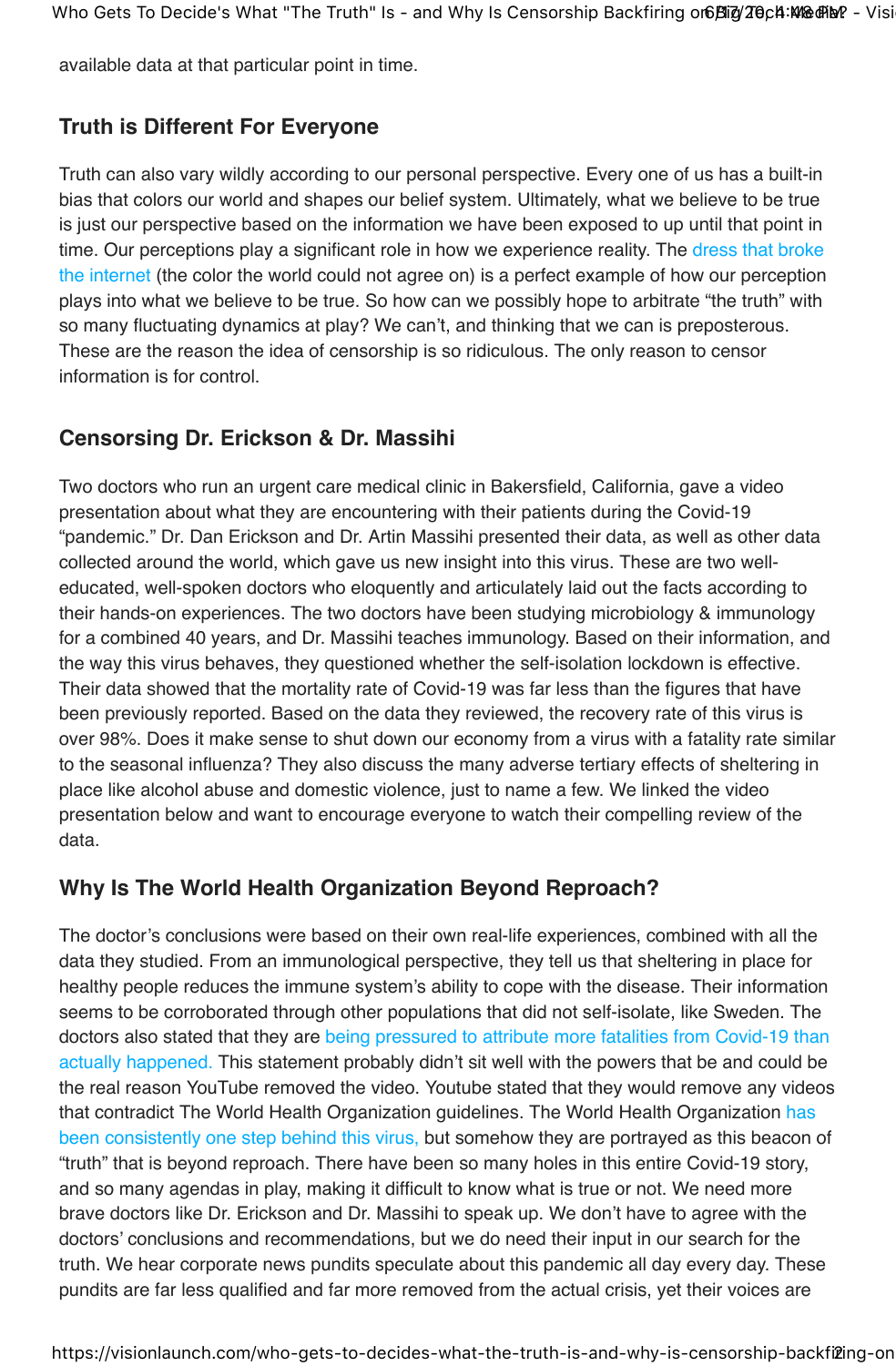Who Gets To Decide's What "The Truth" Is - and Why Is Censorship Backfiring or 6/817/20 pt: W& AM - Vision

not being censored. That is because they are part of the official narrative designed to keep people in fear and forfeit their rights.

Here is Dr. Erickson's and Dr. Massihi's censored video on Bitchute.com & Minds.com. So how effective was banning the video? Not that effective at all. Now people will just go to free-speech platforms to watch the video.

**Related Article:** The Corporate Media is Weaponized Infotainment Meant to Control Us… Turn It Off & Reclaim Your Mind

#### **Why Censorship is So Dangerous**

Examining new perspectives and unconventional viewpoints is the only way humanity can evolve. If we cannot honestly and openly criticize ourselves and our policies, how can we ever expect to improve our circumstances? All topics should be open for discussion, no matter how controversial they may be or whose interests are exposed. Ideas and information should be challenged by the Socratic Method – not removed or suppressed by agenda-driven corporations with a monopoly over global communications. As most of my readers know, I'm not a big fan of corporate news, but Tucker Carlson made many excellent points about censoring Dr. Erickson's video presentation. Carlson and guest, Dave Rubin, discuss the removal of the doctor's video and what censorship like this means for our nation. Are we following in the footsteps of authoritarian regimes like China? It sure looks that way.

### **Censorship Is Backfiring**

In my opinion, one of the best things to happen to Dr. Erickson's and Dr. Massihi's presentation video was to be removed from Youtube. Let me be clear; I don't agree with censorship at all, but by removing the video, they brought more attention to it while simultaneously exposing their true agenda. This is not an isolated incident either, censorship has increased sharply over the last several years. This just happens to be the most high profile example. What the big tech companies do not realize is that by censoring information, they are only piquing more interest by way of the Streisand effect. They also add credibility to the video by making it too hot for Youtube while diminishing their own brand. If you tell people they can't have something – it only makes them want it more. What these tech companies are also doing is re-designing their news formats based on the failed corporate media model. One of the reasons platforms like Youtube became popular was that people could find unique content that could not be found in traditional media sources. Facebook was supposedly started to connect people. But now, if people connect and organize behind certain ideologies that Facebook doesn't approve of, they are punished. It's become so obvious that their censorship policies have nothing to do making their platforms "safe" as they love to say. It's all about controlling the narrative. Now, Facebook and Google/Youtube promote corporate media channels above all other content in their feeds. The world is waking up and this is not the formula that will keep these platforms relevant in the years to come.

### **Free Speech Media is Growing**

By censoring information, these companies are indirectly claiming to know what's true and false. Youtube has made a big mistake by taking on the impossible role of determining what the truth is. This is a task that they cannot possibly fulfill without alienating their community and

https://visionlaunch.com/who-gets-to-decides-what-the-truth-is-and-why-is-censorship-backfiog-on-